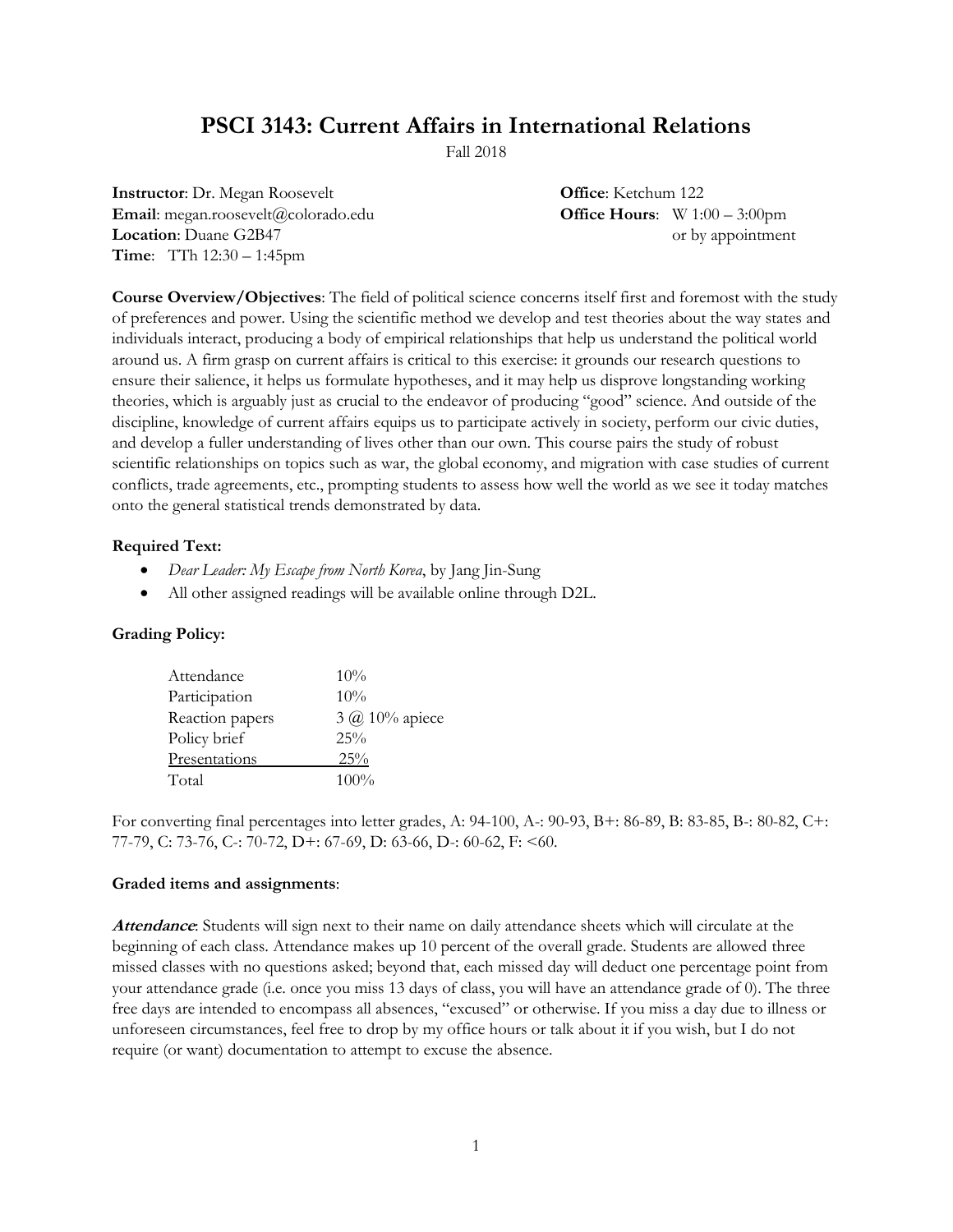**Participation:** Students will receive a participation score that counts for 10 percent of their overall grade in the class. This grade will come in part from routine engagement with colleagues and course materials during the semester, and in part from contribution to casual in-class debates. Reading assignments should be completed before the class for which they are assigned; as an upper-division class, this course will require readings for most days, including some peer-reviewed scientific articles. While you may not understand all of the quantitative testing, you should make your best effort to understand the arguments put forth and the broader debates in which they are situated. If you need help with effective reading strategies for academic writing, please come by office hours.

**Reaction papers:** students will complete three short written assignments between Weeks 3 and 15, each accounting for 10 percent of their grade (30% total), demonstrating comprehension of the material covered in the week prior, and analyzing it by making connections to other topics covered, lived experience, and/or other newsworthy events. These should be *turned in in hard copy at the start of class on Mondays* and should be approximately one page, single-spaced, in Times New Roman 12pt or comparable font, with standard margins. You may space out your completion of these papers throughout Weeks 3-15 however you like, but keep in mind that students are rewarded for improvement over the course of the semester, and waiting until the final three weeks will limit the amount and quality of feedback you will receive to foster such improvement. The best papers will make connections between theories and current events that have not already been explicitly made in class.

**Policy Brief:** In lieu of a final exam, the final project for this class will be a policy brief of sorts, in which students synopsize a current international political event of their choosing and then detail two policy approaches to it: those that could be taken by the international community (e.g. IGOs, international NGOs, the UN, the Hague, etc.) and those that could be taken domestically by the government of the primary country in question. These policy alternatives should be based in scholarly research and empirical trends. This paper will be approximately 5-7 pages in length, double-spaced, and should have a strong analytical component rather than focusing on summary; I will provide a detailed set of guidelines later in the semester.

**Presentation:** In Week 16 students will give short presentations before the class on the topic they have selected for their policy brief. These will provide background on the current event chosen and justify their recommended policies for both the international community and domestic leadership. Both days of presentations will involve a Q&A period in which students have the opportunity to provide each other with constructive feedback before the policy brief itself is due.

Late work policy: All late work will be penalized by one letter grade for every day it is late. This is mainly applicable to the policy brief assignment, but may apply to reaction papers as well if students fail to complete three before Week 15.

**Note: This class will cover sensitive and controversial topics, including (but not limited to) refugee crises, foreign policy debates, and strategies of terrorism. We will watch documentaries that may be graphic in parts. The goal of covering such subjects is to prompt thoughtful, informed, and respectful dialogue, and as such, I encourage students to participate even when it challenges them personally. However, I cannot make you do so; feel free to talk to me if you have any concerns about the topics we will cover or the ways in which we will address them.**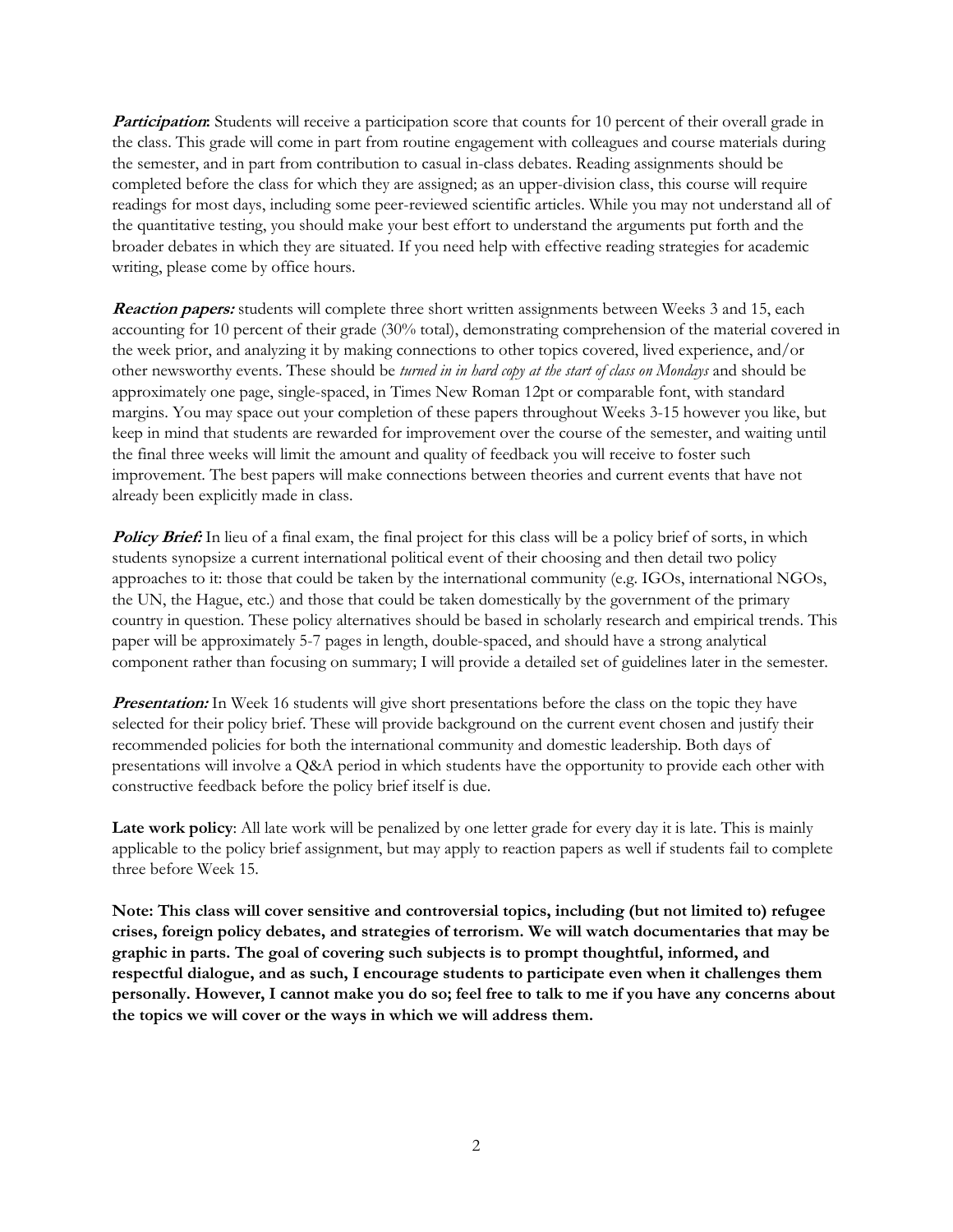## **Class Schedule:**

\*subject to change

# **Week 1: Introduction**

- Tuesday, 8/20: syllabus day
- Thursday, 8/30: **\*\*\*\*no class – APSA annual conference\*\*\*\***

# **Week 2: The Basics of International Relations**

- Tuesday,  $9/04$ : How to study IR
- Thursday, 9/06: Paradigms and actors

# **Week 3: Human Migration**

- Tuesday, 9/11: Trends in migration flows & policy why are people anti-immigrant?
	- o Reading: Hainmueller, Jens, and Michael J. Hiscox. 2010. "Attitudes toward Highly Skilled and Low-skilled Immigration: Evidence from a Survey Experiment." *American Political Science Review* 104(1): 61-84.
	- o Brooks, Clem, Jeff Manza, and Emma D. Cohen. 2016. "Political Ideology and Immigrant Acceptance." *Socius* 2: 1-12.
- Thursday, 9/13: Immigration and right-wing populism
	- o Reading: Brubaker, Rogers. "The New Language of European Populism: Why 'Civilization' is Replacing the Nation." *Foreign Affairs,* December 2017.
	- o Vieten, Ulrike M., and Scott Poynting. 2016. "Contemporary Far-Right Racist Populism in Europe." *Journal of Intercultural Studies* 37(6): 533-540.

# **Week 4: Global Economic Exchange**

- Tuesday, 9/18: Cooperation in international trade
	- o Skim: Whalley, John. 1998. "Why do countries seek regional trade agreements?" in Frankel, Jeffrey A. (ed.).*The Regionalization of the World Economy*. University of Chicago Press.
- Thursday, 9/20: Controversy over trade agreements
	- o Reading: Granville, Kevin. "What is TPP? Behind the Trade Deal that Died." *The New York Times,* January 23, 2017.
	- o "How to Improve NAFTA," *The Economist,* August 19, 2017.

# **Week 5: Barriers to Economic Liberalism – the US & China**

- Tuesday, 9/25: Trade wars
	- o Reading: "Trade war: The US and China just slapped new tariffs on each other." *CNNPolitics*, August 23, 2018[. https://www.cnn.com/2018/08/23/politics/china-us](https://www.cnn.com/2018/08/23/politics/china-us-tariffs/index.html)[tariffs/index.html](https://www.cnn.com/2018/08/23/politics/china-us-tariffs/index.html)
- Thursday, 9/27: Currency and investment as political tools
	- o Reading: Bergsten, C. Fred. "China is No Longer Manipulating its Currency." Petersen Institute for International Economics, published November 18, 2016.
	- o "A Golden Opportunity: China's President Ventures into Donald Trump's Backyard," *The Economist,* November 17, 2016.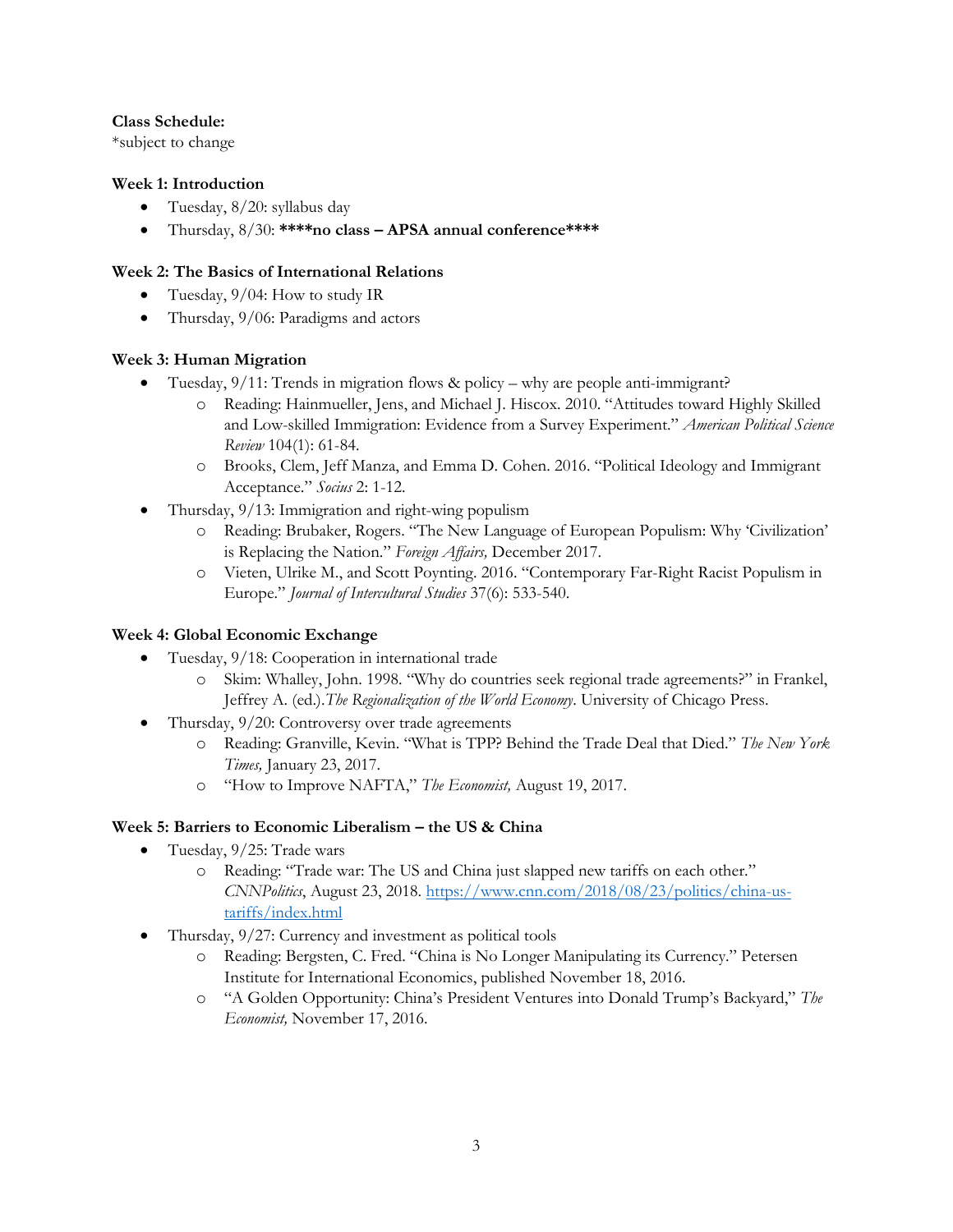## **Week 6: Brexit and the EU – immigration or the economy?**

- Tuesday, 10/02: Why vote Leave?
	- o Reading: Colantone, Italo, and Piero Stanig. 2018. "Global Competition and Brexit." *American Political Science Review* 112(2): 201-218.
- Thursday, 10/04: What's next for European integration?
	- o Reading: Dhingra, Swati. "Salvaging Brexit: The Right Way to Leave the EU." *Foreign Affairs* November/December 2016.

# **Week 7: Environmental Politics and International Organizations**

- Tuesday, 10/09: Environmental policy in the United States
	- o Reading: Nordhaus, Ted, and Alex Trembath. "Trump's Paris Agreement Withdrawal in Context: The Polarization of the Climate Issue Continues." *Foreign Affairs* snapshot, June 5, 2017.
- Thursday, 10/11: Climate and development in Africa
	- o Reading: "Africa Climate Business Plan: Delivering on Climate Promises." *World Bank Group,*  November 8, 2016.

# **Week 8: The Internet as a Political Phenomenon**

- Tuesday, 10/16: Does the internet strengthen or undermine democracy?
	- o Reading: Kornbluh, Karen. "The Internet's Lost Promise, and How American Can Restore It." *Foreign Affairs* September/October 2018.
	- o Skim: "Assessing Russian Activities and Intentions in Recent US Elections." Declassified *Intelligence Community Assessment,* January 6, 2017.
- Thursday, 10/18:The politics of internet censorship
	- o Reading: Segal, Adam. "When China Rules the Web: Technology in Service of the State." *Foreign Affairs* September/October 2018.
	- o Skim: King, Gary, Jennifer Pan, and Margaret E. Roberts. 2017. "How the Chinese Government Fabricates Social Media Posts for Strategic Distraction, Not Engaged Argument." *American Political Science Review* 111(3): 484-511.

### **Week 9: Islam, Islamism, and Democracy**

- Tuesday, 10/23: Did the Arab Spring make a difference?
	- o Reading: "Blanket Repression is the Wrong Way to Deal with Political Islamists," *The Economist*, August 26, 2017.
- Thursday, 10/25: Prospects for democracy in the Middle East
	- o Reading: Jamal, Amaney A. 2006. "Reassessing Support for Islam and Democracy in the Arab World?" *World Affairs* 169(2): 51-63.

# **Week 10: Conflict in the Middle East and North Africa**

- Tuesday, 10/30: ISIS and understanding terror tactics
	- o Reading: Irving, Doug. "What Life Under ISIS Looked Like from Space." *The RAND Blog,*  January 9, 2018[. https://www.rand.org/blog/rand-review/2018/01/what-life-under-isis](https://www.rand.org/blog/rand-review/2018/01/what-life-under-isis-looked-like-from-space.html)[looked-like-from-space.html](https://www.rand.org/blog/rand-review/2018/01/what-life-under-isis-looked-like-from-space.html)
	- o Ward, Antonia. "Do Terrorist Groups Really Die? A Warning." *The RAND Blog*, April 9, 2018.<https://www.rand.org/blog/2018/04/do-terrorist-groups-really-die-a-warning.html>
- Thursday, 11/01: Inside the Syrian Civil War
	- o In class: watch documentary "The White Helmets"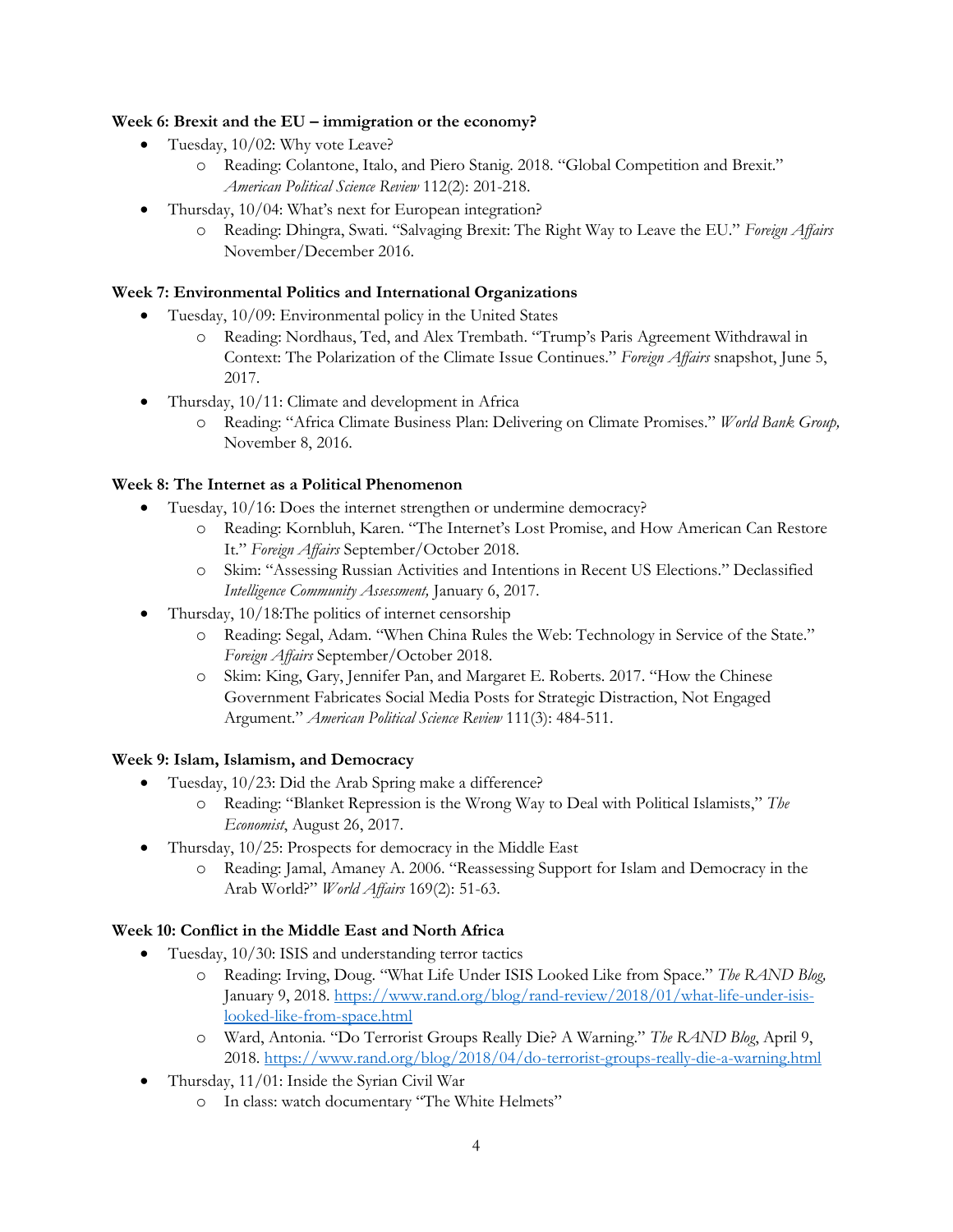## **Week 11: North Korea 1 – The Origins of the Kim Dynasty**

- Tuesday, 11/06: US-North Korean diplomacy since the 1950s
- Thursday, 11/08: The North Korean bureaucracy
	- o Reading: *Dear Leader*  Translator's Note (p. 319-321), Prologue, and Part One: DICTATOR  $(p. ix-92)$

## **Week 12: North Korea 2 – Human Rights and Isolationism**

- Tuesday, 11/13: Human rights violations
	- o Skim: "Democratic People's Republic of Korea 2017 Human Rights Report." *US Department of State.*
- Thursday, 11/15: Leaving North Korea
	- o Reading: *Dear Leader* Part Two: FUGITIVE (p. 95-202)

# **Week 13**

**\*\*\*\*no class – Fall Break\*\*\*\***

# **Week 14: North Korea 3 – Kim Jong-Un's North Korea**

- Tuesday, 11/27: Nuclear Brinksmanship on the Korean Peninsula and beyond
	- o Reading: Stanton, Joshua, Sung-Yoon Lee, and Bruce Klingner. "Getting Tough on North Korea: How to Hit Pyongyang Where It Hurts." *Foreign Affairs*, May/June 2017.
- Thursday, 11/29: Foreign and domestic policy parallels across the three Kim administrations
	- o Reading: *Dear Leader* Part Three: FREEDOM (p. 205-307)
	- o Optional: *Dear Leader* Epilogue and Afterword

### **Week 15: Visions of the future of international relations**

- Tuesday, 12/04: Predictions for 21st century politics at the end of the Cold War
	- o Huntington, Samuel. 1992. "The Clash of Civilizations?" in Art, Robert J., and Robert Jervis (eds). *International Politics: Enduring Concepts and Contemporary Ideas* (9th ed.). Prentice Hall.
- Thursday, 12/06: Predictions for 21st century politics one decade in
	- o Friedman, George. 2010. "The New Fault Lines," excerpted from *The Next 100 Years: A Forecast for the 21st Century.* Anchor.

### **Week 16: Looking forward**

- Tuesday, 12/11: Presentations
- Thursday, 12/13: Presentations, cont.
- **Policy brief due Friday, 12/14 at 11:59pm**

### **University Policies:**

**Academic Honesty:** All students of the University of Colorado at Boulder are responsible for knowing and adhering to the academic integrity policy of this institution. Violations of this policy may include: cheating, plagiarism, aid of academic dishonesty, fabrication, lying, bribery, and threatening behavior. All incidents of academic misconduct shall be reported to the Honor Code Council (honor@colorado.edu; 303-735-2273). Students who are found to be in violation of the academic integrity policy will be subject to both academic sanctions from the faculty member and non-academic sanctions (including but not limited to university probation, suspension, or expulsion). Additional information regarding the Honor Code policy can be found online and at the Honor Code Office.